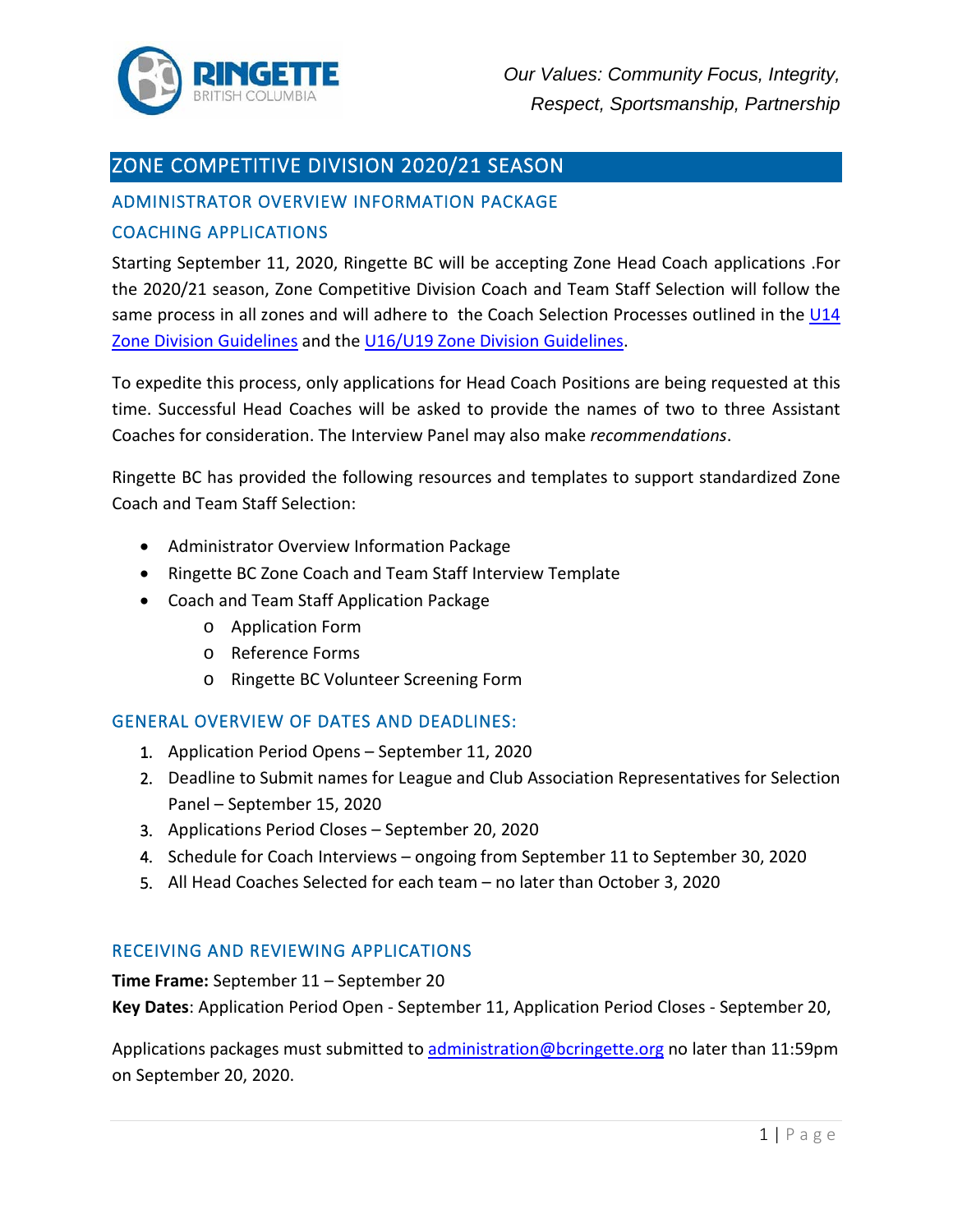

Please note that Applicants who do not meet the *minimum certification requirements* to coach a Zone team at U14, U16 or U19 may be screened out of the application process

Each application package should include:

| <b>Completed Application Form</b><br>Ringette BC Volunteer Screening Form<br>Optional - Season Plan | <b>Reference Check Forms</b><br>League or Club Association Director<br>of Coaching<br><b>Past Coaching Associate</b><br>Parent or Athlete |
|-----------------------------------------------------------------------------------------------------|-------------------------------------------------------------------------------------------------------------------------------------------|
|-----------------------------------------------------------------------------------------------------|-------------------------------------------------------------------------------------------------------------------------------------------|

Ringette BC will complete the initial application screening to ensure that the submissions are complete. Coaches who submit incomplete packages **WILL NOT** be considered for an interview.

Ringette BC will notify applicants in writing if they are not advancing to interview stage.

To be considered for a coaching position in the Zone Competitive Division, Head Coaches must

- Be, at minimum, Competition Introduction Certified<sup>1</sup>
- Completed Making Ethical Decisions, Respect in Sport or equivalent course
- be in good standing with their local Club Association, League, and Ringette BC
- consent to completing a Criminal Record Check and Volunteer Screening Process

Ringette BC will forward complete application packages to Interview panel members as soon as the package is received. Coach interviews will be scheduled upon confirmation of completed application packages during the open application process from September 11 – September 20, 2020.

## STEP 2: FORMATION OF COACH SELECTION COMMITTEES (SEPTEMBER 11-15)

**Time Frame:** September 11 – September 15

**Key Dates:** September 15 – Leagues and Club Associations submit delegates to Ringette BC **Key Individual(s):** Leagues, Club Associations

The Coach and Team Staff Selection Committee for the Zone Competitive division will be comprised of the following individuals as outlined in the U14 Zone Division Guidelines and the U16/U19 Zone Division Guidelines.

 $1$  All Zone Coaches (U14, U16, U19) are required to attain Competition Introduction Certified Status by February 15 of each season.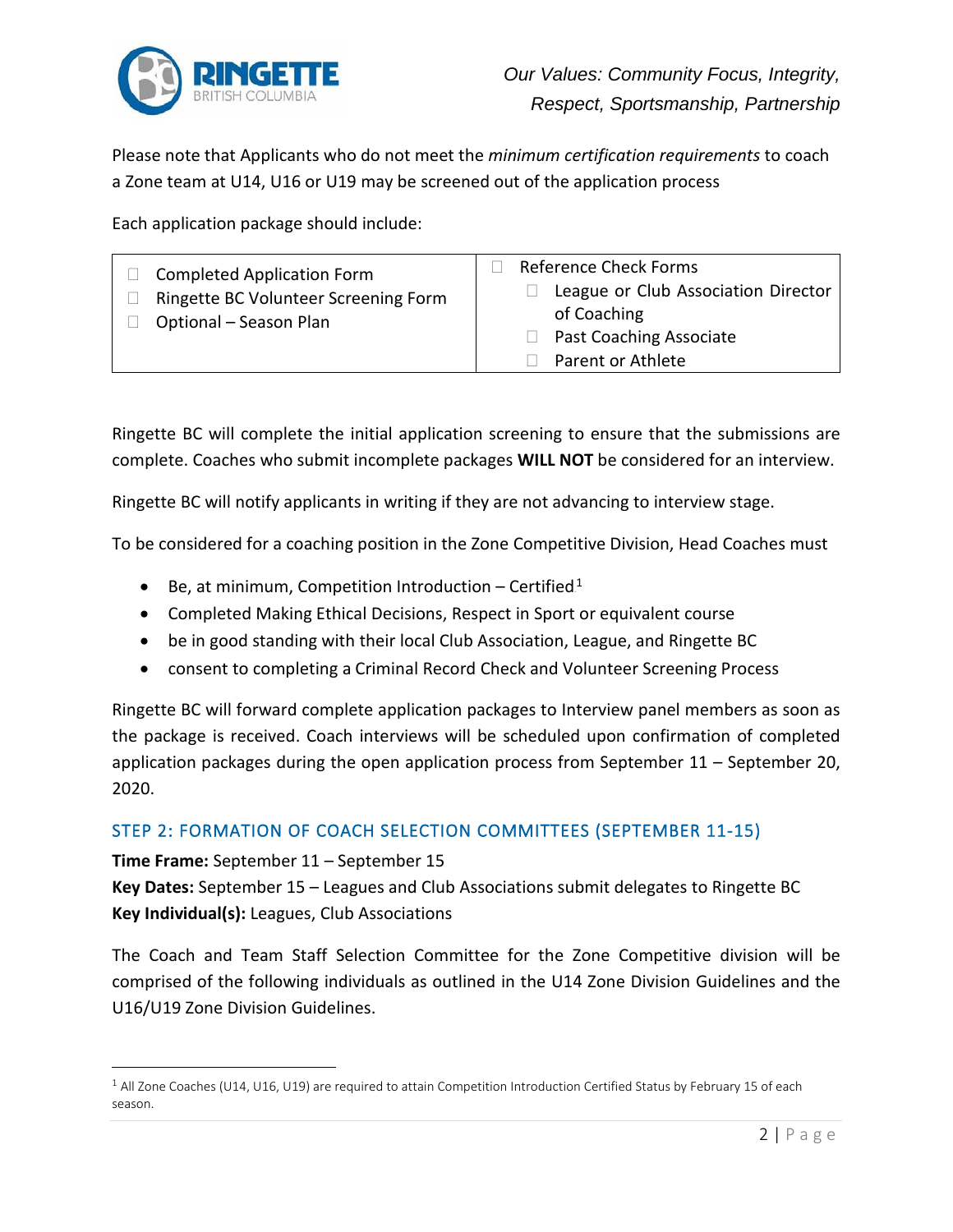

- a Ringette BC representative
- a designated League representative
- a representative from each Club Association within the zone

It is highly recommended that the representatives on Coach Team Staff Selection Committees **are not** individuals who are applying to coach a Zone Competitive team in any division for the 2020/21 season to ensure the process can be done consistently and efficiently with the same panel members (as much as possible) at each age division. The representatives can be the same for all divisions or more than one delegate can be put forward.

Leagues and Club Associations **must** provide the name and contact information for their delegates for U14, U16 and U19 Zone Competitive Division Coach and Team Staff Selection Committees to Ringette BC by **September 15**, **2020** to ensure there is sufficient time to schedule interviews and review application packages for each respective zone and/or division.

All Coach and Team Staff Selection Committee Members should review the following documents and resources prior to participating in the interviews:

- Ringette BC Guidelines for **[U14 Zone](https://www.ringettebc.ca/wp-content/uploads/2020/07/Updated-Jul-30-2020-U14-Zone-Division-Guidelines.pdf)** and **[U16/U19 Zone](https://www.ringettebc.ca/wp-content/uploads/2020/02/Ringette-BC-U16-U19-Zone-Division-Guidelines-v.-6-Dec-20-2019.pdf)**
- [Ringette BC Standard Coach Interview Questions](https://www.ringettebc.ca/wp-content/uploads/2020/09/Ringete-BC-Standard-Coach-Interview-Questions-1.pdf)
- Coaching Association of Canada **[Responsible Coaching Movement](https://coach.ca/responsible-coaching-movement)**
- [Ringette Canada's Skill Matrix](http://ltrd.ringette.ca/)

# STEP 3 – SCHEDULING ZONE COMPETITIVE DIVISION COACH INTERVIEWS (SEPTEMBER 11 – SEPTEMBER 30)

#### **Time Frame:** September 11 to September 30

**Key Dates:** Interview Panel members to submit availability by September 15 **Key Individual(s):** Coach and Team Staff Selection Committee Members, Ringette BC Staff

For the 2020/21 season, all Zone Competitive Division Coach Interviews will take place virtually from the start of the application period of September 11 to September 30 2020. Ringette BC will provide a schedule of interview dates and times to each Coach and Team Staff Selection Committee panel. Panel members must confirm their availability by signing up for dates and times. Once the panel members have confirmed the interview dates and times, applicants will be invited to sign up for an interview time for their Zone.

Ringette BC will confirm the interview details at least 72 hours prior to the interview date and time.